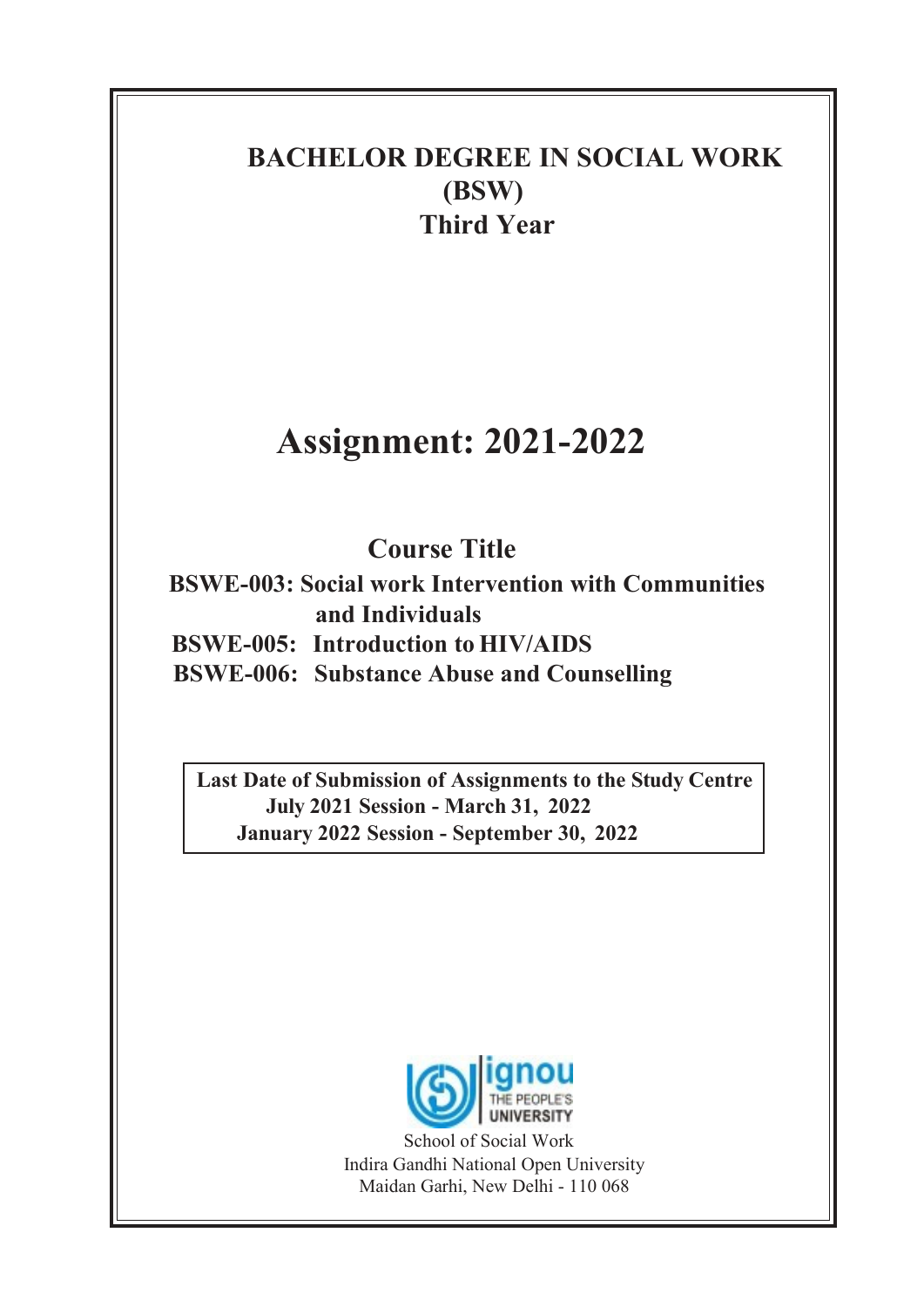#### Dear Learner,

Welcome to the BSW programme of IGNOU. To successfully complete your BSW programme, kindly follow the following tips:

- Read the programme guide before you begin your studies. It will clarify most of your doubts regarding how to go about doing the BSW studies from IGNOU.
- Submit your assignments to the Study Centre on time.
- Be in touch with your Study Centre and Regional Centre
- Fill up the examination form on time.

For BSW third year, you have to do Tutor Marked Assignments (TMAs) for BSWE-003, BSWE-005 and BSWE-006.

Assignments are open book examinations and we at IGNOU assign 30 percent weightage to the assignment while calculating the overall grade for each course. Assignments are to be hand-written and duly signed before its submission in the study centre. In order to prepare a good set of assignment responses, you must first of all read the chapter(s) from which a particular question has been framed. Discuss with your peer-group and academic counsellors or professors who teach you. Prepare a draft, do the necessary correction on it and then, prepare the final version for submission to the Study Centre.

Make sure that each answer starts on a new page. For long and medium answers, ensure that there is an introduction, sub-titles for main body and a conclusion. One line should be left between each paragraph. Make sure your answers are specific and in your own words and do not copy from books. Your answers will be exclusively based on the IGNOU materials only. Preparation of assignments is preparation for your term-end examination. Therefore, take the assignments seriously.

> (Dr. Sayantani Guin) Programme Coordinator email:sayantaniguin@ignou.ac.in Ph.: 011-29571697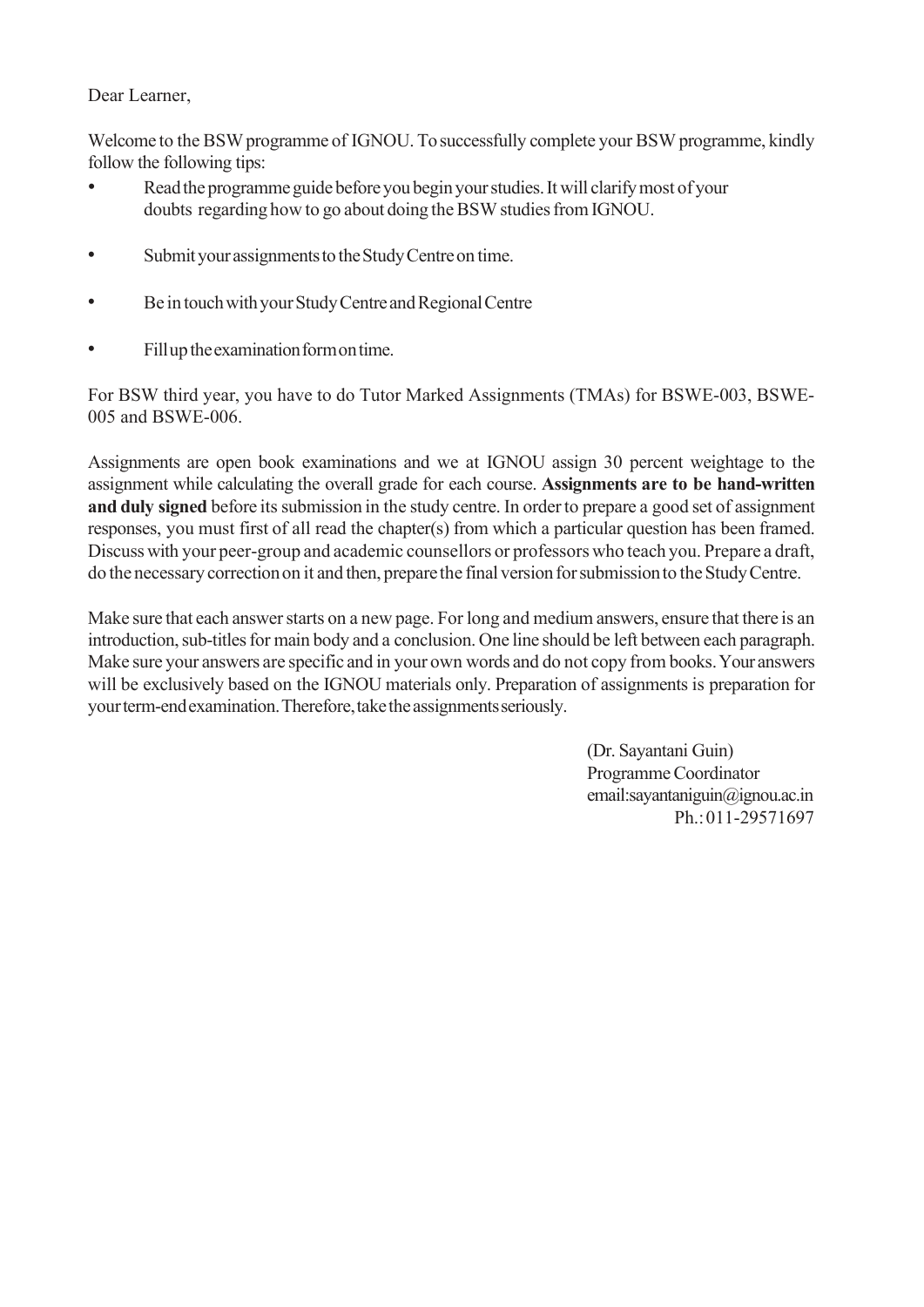### Social Work Intervention with Communities and Institutions ASSIGNMENT

#### Course Code: BSWE-003 Total marks: 100

|                  | Note: (i) Answer all the five questions.                                                                |                                  |
|------------------|---------------------------------------------------------------------------------------------------------|----------------------------------|
|                  | (ii) All questions carry equal marks.                                                                   |                                  |
|                  | (iii) Answers to question no. 1 and 2 should not exceed 500 words each.                                 |                                  |
| 1.               | Discuss the history of Community Organization in India.<br><b>OR</b>                                    | 20                               |
|                  | Write about the models of Social Action as given by Britto.                                             | 20                               |
| 2.               | Describe any one of the three methods employed in collecting data from primary sources. 20<br><b>OR</b> |                                  |
|                  | What are Communicable diseases? Explain any two types of Communicable<br>diseases.                      | 20                               |
| 3.               | Answer any two of the following in about 250 words each:                                                |                                  |
| a)               | What do you understand about creating gender sensitive health programmes?<br>Discuss.                   | 10                               |
| b)               | Write about the promotion of health in response to Mental Health.                                       | 10                               |
| $\mathbf{c})$    | Explain any three roles of community organizer.                                                         | 10                               |
| d)               | Enumerate the characteristics of community psychiatry.                                                  | 10                               |
| 4.               | Answer any four of the following questions in about 150 words:                                          |                                  |
| a)               | Is there a barrier to Empowerment? Explain.                                                             | 5                                |
| b)               | What is POSDCoRB? Explain any one.                                                                      | 5                                |
| $\circ$ )        | Distinguish between social change and social action.                                                    | 5                                |
| d)               | Describe any two types of Sampling.                                                                     | 5                                |
| e)               | Is ageing a problem? Discuss the health status of the aged in India.                                    | 5                                |
| f)               | Write about the condition of women at the advent of the British in India.                               | 5                                |
| 5.               | Write short notes on any five of the following in about 100 words each:                                 |                                  |
| a)               | Factionalism                                                                                            | $\overline{4}$                   |
| b)               | Free-rein leadership                                                                                    | $\overline{4}$                   |
| $\circ$ )        | Relational skills                                                                                       | $\overline{4}$                   |
| d)               | Median                                                                                                  | $\overline{4}$                   |
| e)               | <b>Motivation Model</b>                                                                                 | $\overline{4}$                   |
| f)               | <b>Marital Rape</b>                                                                                     | $\overline{4}$                   |
| $\left(g\right)$ | Tertiary Care Level<br>Social Survey                                                                    | $\overline{4}$<br>$\overline{4}$ |
| h)               |                                                                                                         |                                  |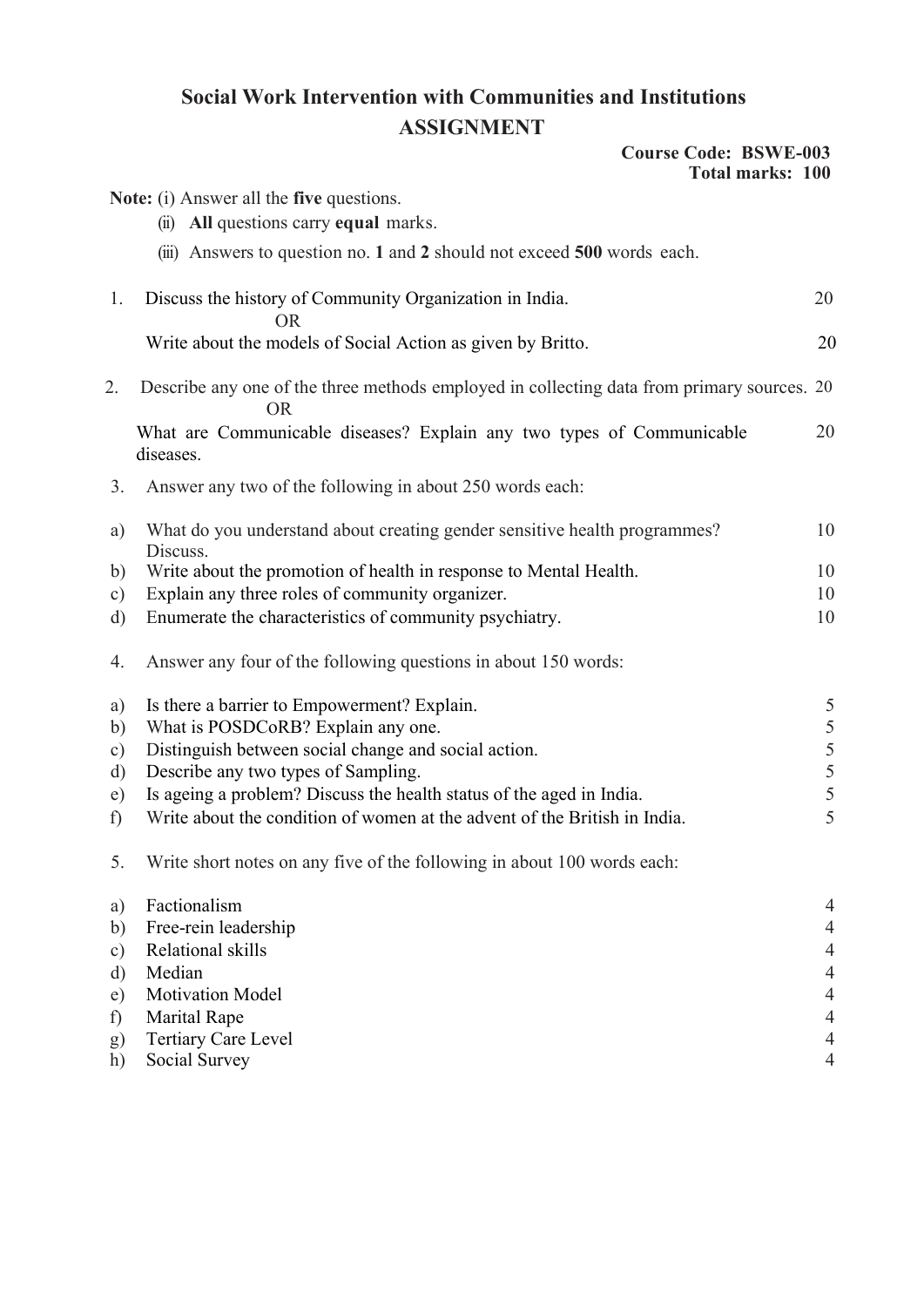## Introduction to HIV/AIDS

## ASSIGNMENT

|           | <b>ADDIUITIEITI</b>                                                                    |                         |
|-----------|----------------------------------------------------------------------------------------|-------------------------|
|           | <b>Course Code: BSWE-005</b>                                                           | <b>Total marks: 100</b> |
|           | <b>Note:</b> (i) Answer all the <b>five</b> questions.                                 |                         |
|           | (ii) All questions carry equal marks.                                                  |                         |
|           | (iii) Answers to question no. 1 and 2 should not exceed 500 words each.                |                         |
| 1.        | Trace the global history of HIV/AIDS.<br><b>OR</b>                                     | 20                      |
|           | Discuss various social and legal issues related to HIV/AIDS and workplace.             | 20                      |
| 2.        | Explain the myths and misconceptions related to transmission of HIV/AIDS.<br><b>OR</b> | 20                      |
|           | Describe various types of testing and strategies involved in HIV testing.              | 20                      |
| 3.        | Answer any two of the following in about 250 words each:                               |                         |
| a)        | Discuss the importance of follow-up counseling.                                        | 10                      |
| b)        | Differentiate between traditional palliative care and AIDS palliative care.            | 10                      |
| c)        | Discuss the role of the caregivers in hospice care.                                    | 10                      |
| $\rm d)$  | Explain various modes of transmission of HIV among women.                              | 10                      |
| 4.        | Answer any four of the following questions in about 150 words:                         |                         |
| a)        | Why should one maintain confidentiality of health status of PLHAs?                     | 5                       |
| b)        | List out the components of IEC strategies for AIDS prevention.                         | 5                       |
| $\circ$ ) | How is HIV transmitted through blood and blood products?                               | 5                       |
| d)        | What are the objectives of STD control programme?                                      | 5                       |
| e)        | List a few issues of any vulnerable population of HIV/AIDS.                            | 5                       |
| f)        | What is the basic difference between HIV and AIDS?                                     | 5                       |
| 5.        | Write short notes on any five of the following in about 100 words each:                |                         |
| a)        | Bereavement counseling                                                                 | 4                       |
| b)        | Professional blood donors                                                              | 4                       |
| c)        | Opportunistic infections                                                               |                         |
| d)        | Adherence counselling                                                                  |                         |
| e)        | <b>NACO</b>                                                                            |                         |
| f)        | Empathy                                                                                | 4                       |
| g)        | Life skill education                                                                   | 4                       |
| h)        | Hemophiliacs and HIV                                                                   | 4                       |